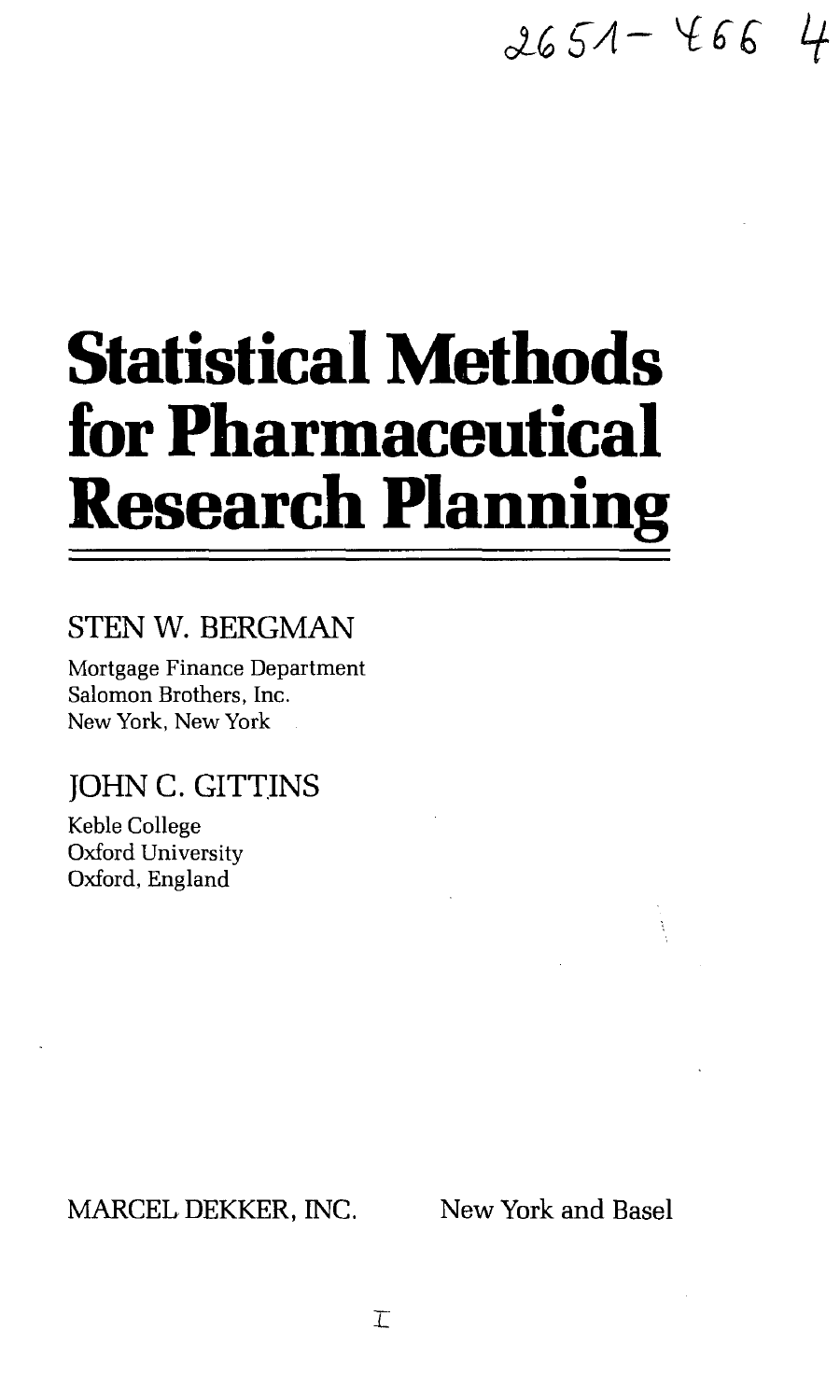## **CONTENTS**

**Preface** *iii* 

### 1. QUANTITATIVE STRUCTURE-ACTIVITY RELATIONSHIPS  $(QSAR)$  1

- 1.1. Introduction 1
- 1.2. Regression and Related Methods 11
- 1.3. Classification 42<br>1.4. Miscellaneous 61
- 1.4. Miscellaneous

References 89

- 2. SCREENING PROCEDURES FOR DISCOVERING ACTIVE COMPOUNDS 105
	- 2.1. Introduction 105
	- 2.2. Formulation of the Problem 112
	- 2.3. The OC Curve and the Average Sample Number 114
	- 2.4. Procedures for Limiting Misclassification Errors 118
	- 2.5. Procedures for Maximizing Benefits Subject to a Constraint 121
	- 2.6. Procedures for Maximizing Net Financial Benefits 127

References 136

- 3. ALLOCATION OF RESOURCES BETWEEN RELATED SCREENS 141
	- 3.1. Introduction 141
	- 3.2. Resource Allocation Between Ordered Screens 141
- 3.3. Optimal Sequencing of Screens 163 References 166

 $\mathbf v$